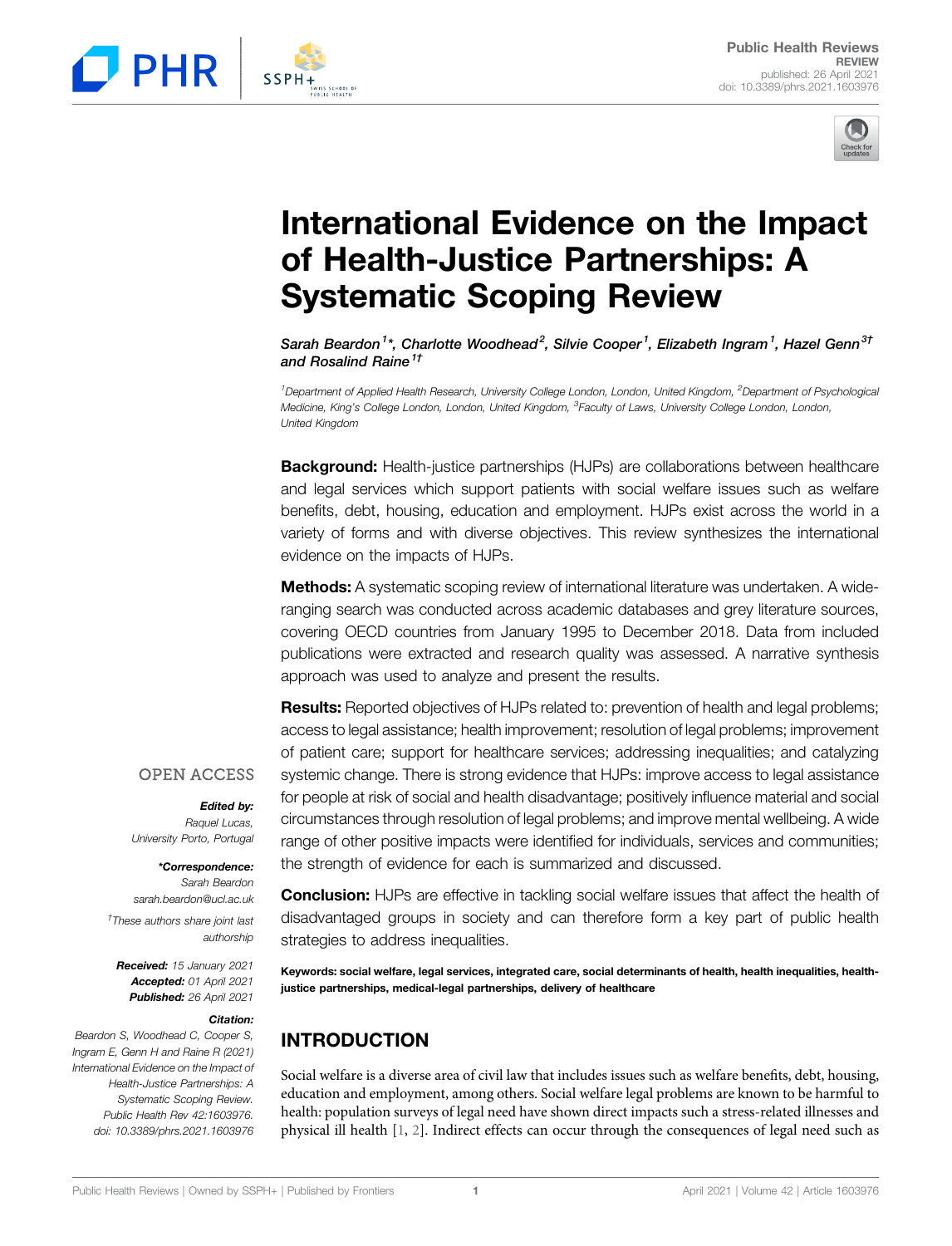poverty, homelessness, poor living and working conditions. In the public health discourse, these circumstances are understood as "social determinants of health," which are major causes of illness and inequality internationally [\[3\]](#page-7-2). Indeed, the World Health Organization estimates that income security and living conditions account for almost two thirds of health inequities between socioeconomic groups within countries of the European region [[4](#page-7-3)]. Optimizing people's access to the protections afforded them under social welfare law is therefore highly relevant to public health as a means of preventing disease, improving health and reducing health inequities. This can be facilitated by services offering advice and assistance on social welfare legal rights.

Partnerships between healthcare and legal services have emerged across the world in response to the close relationship between health and social welfare issues [\[5](#page-7-4)–[7\]](#page-8-0). A wide range of service models exists, including co-located services, referral pathways and integrated multidisciplinary teams [\[8\]](#page-8-1). For the purposes of this review, 'health-justice partnership' is defined broadly as the provision of legal assistance for social welfare issues in healthcare settings.

Health-justice partnerships (HJPs) have potential to generate outcomes that are important policy objectives for both health and legal sectors. In the health field, forming integrated service partnerships is promoted as a means to address social determinants of health and improve the wellbeing of populations [\[9](#page-8-2)]. In the legal field, integrating free legal assistance within other community-based services is promoted as a means to facilitate timely access to appropriate legal help [[10\]](#page-8-3). HJPs also have potential benefits for both health and legal practitioners. Patients frequently present to healthcare professionals with social welfare problems, which may result from their health condition or be contributing to their illness [[11](#page-8-4)]. Partnerships with legal services can assist healthcare professionals to address the social welfare needs of patients, which are beyond their expertize to manage [[12\]](#page-8-5). For legal practitioners, partnerships with healthcare could facilitate intervention at an earlier stage before social welfare problems escalate [[13](#page-8-6)] and can enable access to the medical information needed to support welfare casework and to advocate for systemic change [\[14,](#page-8-7) [15](#page-8-8)]. On an individual level, patients stand to benefit from a coordinated response to their needs, with support for both health and welfare issues [[16](#page-8-9)].

Understanding the impacts of HJPs is important given the many potential benefits of these service models. International evidence on the impacts of HJPs has not been systematically reviewed. Previous reviews have focused on specific regions and service models [[17,](#page-8-10) [18\]](#page-8-11), or have not applied systematic methods [[19,](#page-8-12) [20\]](#page-8-13). A systematic scoping review was undertaken to map international evidence on the delivery of HJPs across a range of topics. This paper focusses on service impacts, answering the following research questions:

i.What are the key objectives of HJPs?

ii.What is the range and strength of evidence to demonstrate outcomes against each of these key objectives?

### METHODS

### Methodological Approach

Scoping reviews involve undertaking broad assessments of available evidence in areas where the literature has not previously been characterized [[21\]](#page-8-14). The method used for this scoping review followed the steps outlined in the guidance published by Arksey and O'Malley 2005 [\[22](#page-8-15)] and Levac, Colquhoun and O'Brien 2010 [[23\]](#page-8-16).

### Search Strategy

All literature sources are detailed in [Supplementary Appendix 1](#page-7-5). Literature was sought for the dates January 1995–December 2018, covering the period since HJP services were first reported. Twelve academic databases were examined, encompassing the fields of medicine, law, health management and social science. Grey literature was also sought: websites of relevant organisations were searched, including health-justice organisations, legal charities, legal services' networks and public bodies in health, social care and law. Reference lists of included studies were scanned to identify additional citations.

The following key concepts were used to develop search terms: "social welfare legal advice" AND "healthcare" OR "health-justice partnership". For full search terms see [Supplementary Appendix](#page-7-5) [1](#page-7-5). Keyword search term combinations reflecting these concepts were developed in Ovid Medline and applied across all databases. Indexing terms were also applied in each database, including "Civil rights," "Legal services," "Social welfare," "Health services" and "Delivery of healthcare." The same terms were used to search websites for gray literature.

### Study Selection

Records retrieved from the academic databases were exported to Endnote software and duplicates removed. Records were selected based on the relevance of the title, followed by the abstract and full text. Inclusion and exclusion criteria are specified in [Table 1](#page-2-0). Reasons for exclusion were recorded during full text assessment. The selection process was repeated by a second reviewer with a random 10% sample of the full texts obtained. Any disagreements were resolved through discussion.

### Data Extraction and Quality Assessment

Key information relevant to the review questions was extracted from the publications and entered into a spreadsheet for analysis. This included publication characteristics, details of service design and delivery, study research methods and reported results. A quality assessment tool was developed using items drawn from existing checklists ([Supplementary Appendix 2](#page-7-5)). Existing tools could not appropriately be applied given the unique combination of disciplines and the diversity of research designs and literature types included.

### Analysis

A narrative synthesis was used to characterize the literature and summarize key findings, integrating both qualitative and quantitative data [\[24](#page-8-17)]. Findings were synthesized in relation to the review questions: i) information on the objectives of HJPs was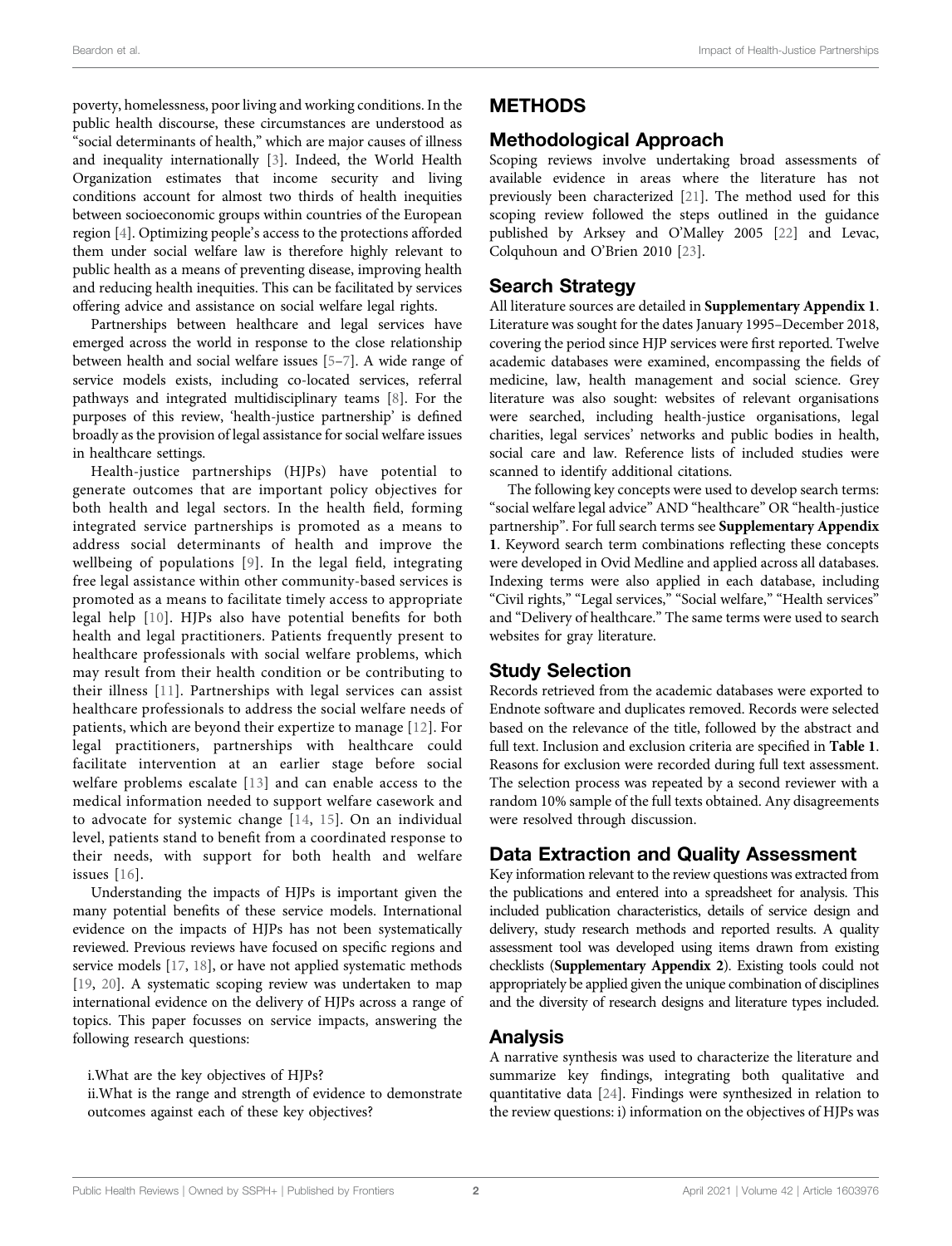#### <span id="page-2-0"></span>TABLE 1 | Study selection criteria.

|                          | Inclusion                                                                                                                                                          | Exclusion                                                                                                                            |
|--------------------------|--------------------------------------------------------------------------------------------------------------------------------------------------------------------|--------------------------------------------------------------------------------------------------------------------------------------|
| Service definition       | Services providing legal assistance with social welfare issues in healthcare settings<br>(direct physical or functional link between legal and healthcare service) | Areas of law other than social welfare<br>Information or advocacy services (not legal assistance)<br>No direct links with healthcare |
| Language                 | Publications printed in English                                                                                                                                    |                                                                                                                                      |
| Publication date         | Publication date between 1st January 1995 and 13th December 2018                                                                                                   |                                                                                                                                      |
| Geographical<br>location | OECD countries                                                                                                                                                     |                                                                                                                                      |
| Research type            | Primary studies of any research design (both quantitative and qualitative), reviews<br>and grey literature reports                                                 | Publications not presenting empirical findings, publications<br>presenting vignettes only                                            |
| Publication type         | Peer reviewed journal articles, reports, service evaluations                                                                                                       | Editorials, discussion papers, opinion pieces, letters and<br>commentaries, conference abstracts                                     |



<span id="page-2-1"></span>categorized thematically and the frequency of each theme reported in the literature was counted; ii) data on the measured outcomes were summarized narratively against each objective and quality of the evidence discussed.

### RESULTS

Searches of academic databases, gray literature and other sources returned 3,687 records, of which the full text of 469 articles were screened against inclusion and exclusion criteria. The selection process led to a final sample of 118 publications included ([Figure 1](#page-2-1)).

### Publication Characteristics

[Table 2](#page-3-0) presents characteristics of the included publications. They originated predominantly from the United Kingdom  $(n = 60)$  and United States  $(n = 43)$ . The majority reported primary research studies ( $n = 87$ ) and were published in peerreviewed journals ( $n = 69$ ).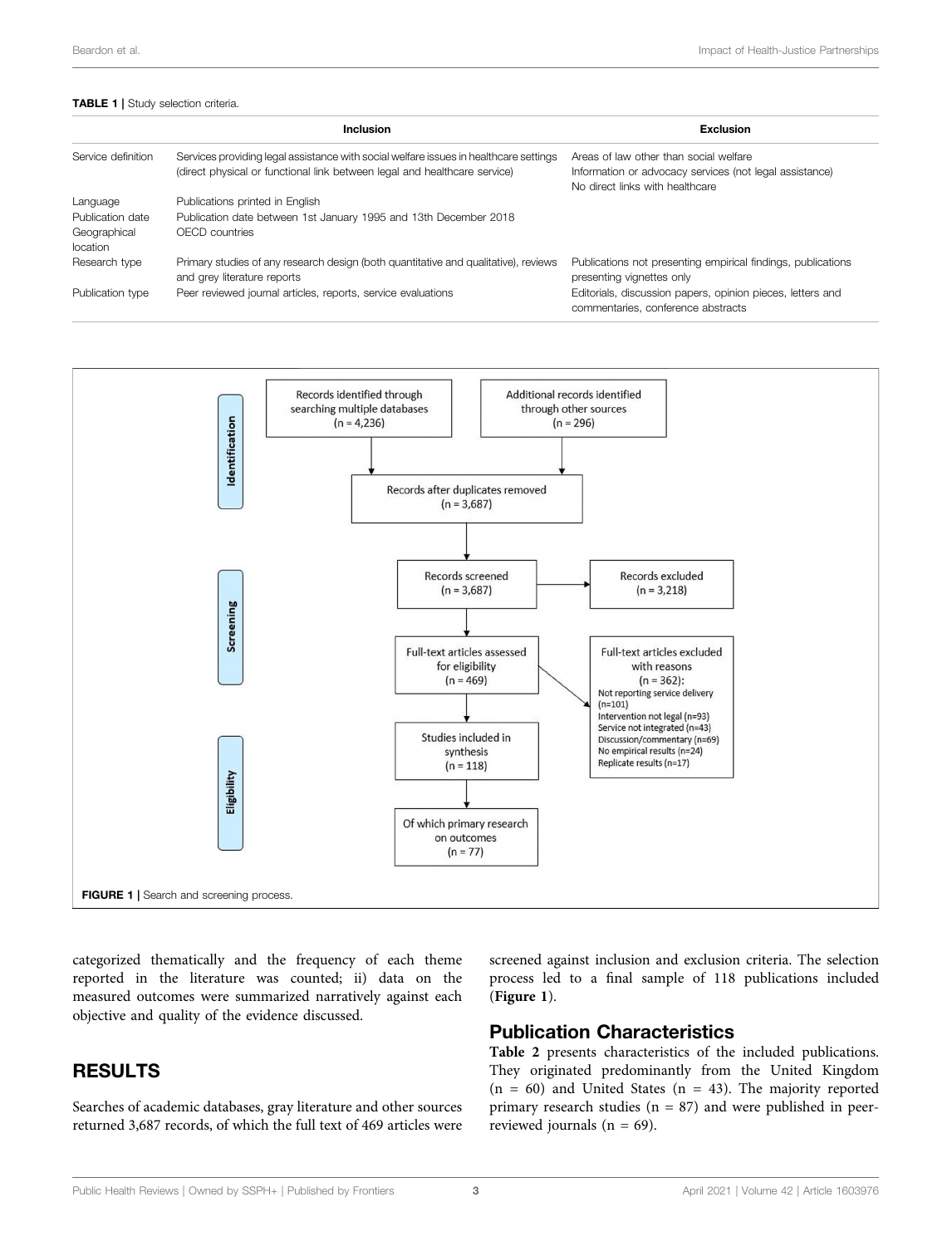#### <span id="page-3-0"></span>TABLE 2 | Characteristics of included publications.

|                   |                               | Count              | $\%$ |
|-------------------|-------------------------------|--------------------|------|
|                   |                               | (total $N = 118$ ) |      |
| Country of origin | United Kingdom                | 60                 | 51   |
|                   | <b>United States</b>          | 43                 | 36   |
|                   | Australia                     | 9                  | 8    |
|                   | Canada                        | 4                  | 3    |
|                   | <b>Ukraine</b>                |                    |      |
|                   | New Zealand                   |                    |      |
| Study type        | Primary research              | 87                 | 74   |
|                   | Descriptive report            | 23                 | 19   |
|                   | Evidence review               | 4                  | 3    |
|                   | Other                         | 4                  | 3    |
| Publication type  | Peer-reviewed journal article | 69                 | 58   |
|                   | Organisational report         | 42                 | 36   |
|                   | Other grey literature         | 7                  | 6    |

[\[29](#page-8-23), [30\]](#page-8-24). Technology-based approaches also existed, such as providing patients with direct-access telephones to welfare advisors [\[31\]](#page-8-25). Screening for health-harming legal needs was commonly practiced in the United States but was not widely reported in other regions [\[32](#page-8-26)].

### Partnership Objectives

Objectives of HJPs reported in the literature fell into a number of broad themes ([Table 3](#page-3-1)). These were: prevention of health and legal problems; access to legal assistance; health improvement; resolution of legal problems; improvement of patient care; support for healthcare services; addressing social inequalities; and catalyzing systemic change.

#### <span id="page-3-1"></span>TABLE 3 | Objectives of health-justice partnerships.

|   | # Theme                                    | Description of objectives                                                                                                                                                                                                                                | Count (N) |
|---|--------------------------------------------|----------------------------------------------------------------------------------------------------------------------------------------------------------------------------------------------------------------------------------------------------------|-----------|
|   | Prevention of health and legal<br>problems | To address underlying causes of ill health (health-harming socioeconomic and environmental factors), prevent ill<br>health and deterioration, provide early legal intervention and prevent crisis situations developing                                  | 37        |
|   | 2 Access to legal assistance               | To facilitate access to legal assistance, reach those in greatest need and those who may otherwise have difficulty<br>obtaining legal help                                                                                                               | 34        |
| 3 | Health improvement                         | To improve health (both physical and mental), improve wellbeing and quality of life, support recovery, alleviate<br>stress and its impact on health                                                                                                      | 30        |
|   | 4 Resolution of legal problems             | To address legal problems, alleviate poverty and social disadvantage, help individuals attain their rights and<br>improve uptake of welfare entitlements                                                                                                 | 29        |
|   | 5 Improvement of patient care              | To provide a high standard of support, improve integration and fill gaps in care, respond holistically to inter-<br>connected issues through collaborative working, increase knowledge and capacity of services by combining<br>expertize of professions | 28        |
|   | 6 Support for healthcare services          | To address non-medical needs of patients, provide a resource for healthcare professionals, free up clinical time,<br>improve efficiency and reduce demand on healthcare                                                                                  | 18        |
|   | Address inequalities                       | To reduce social and health inequalities and increase social inclusion by addressing underlying disparities in<br>socioeconomic conditions                                                                                                               | 15        |
| 8 | Catalyze systemic change                   | To use legal advocacy to address systemic issues affecting the health of populations                                                                                                                                                                     |           |

### Service Characteristics

Reports that mapped characteristics of HJPs in various countries demonstrated their broad diversity [\[6,](#page-8-18) [8](#page-8-1), [25\]](#page-8-19). Target populations commonly focused on low income or disadvantaged groups, people with specific health conditions (e.g. cancer, mental health) or demographic characteristics (e.g. children, the elderly, the homeless). Healthcare settings included primary, secondary and specialist care. Legal assistance was provided free for clients, largely by charitable and non-profit organisations, and could be either specialist or generalist in nature. Social security and other financial issues were the most commonly reported focus but a wide range of other social welfare issues were addressed including housing, employment and family stability.

Approaches to linking delivery of healthcare and legal services varied: co-location (being physically located together) and referral pathways were common in all geographical regions; other approaches included incorporating legal advisors into multi-disciplinary teams [[26,](#page-8-20) [27](#page-8-21)], integrating legal support into care pathways [[28\]](#page-8-22), and undertaking joint clinics or assessments

### Partnership Outcomes

77 publications reported results of primary research assessing outcomes of HJPs; these are considered in the following narrative synthesis. Broad characteristics of the 77 studies are presented in [Table 4](#page-4-0) and details of each paper are presented in [Supplementary](#page-7-5) [Appendix 3](#page-7-5). Findings are presented according to the service objectives.

### Prevention of Health and Legal Problems

Several high quality qualitative studies conducted in the United Kingdom primary care context have found that additional income gained as a result of welfare rights interventions was commonly spent on settling bills such as fuel payments, and affording more or better quality food [[16,](#page-8-9) [33](#page-8-27)–[37](#page-8-28)]. The extra income enabled people to get out more, participate in daily activities and maintain social contact by covering the costs of transport and social activities [[33](#page-8-27)–[37\]](#page-8-28) and for some, it enabled access to paid-for health services such as dentistry, eye care and home help [\[16,](#page-8-9) [33](#page-8-27), [36\]](#page-8-29). Successful welfare claims were a gateway to other forms of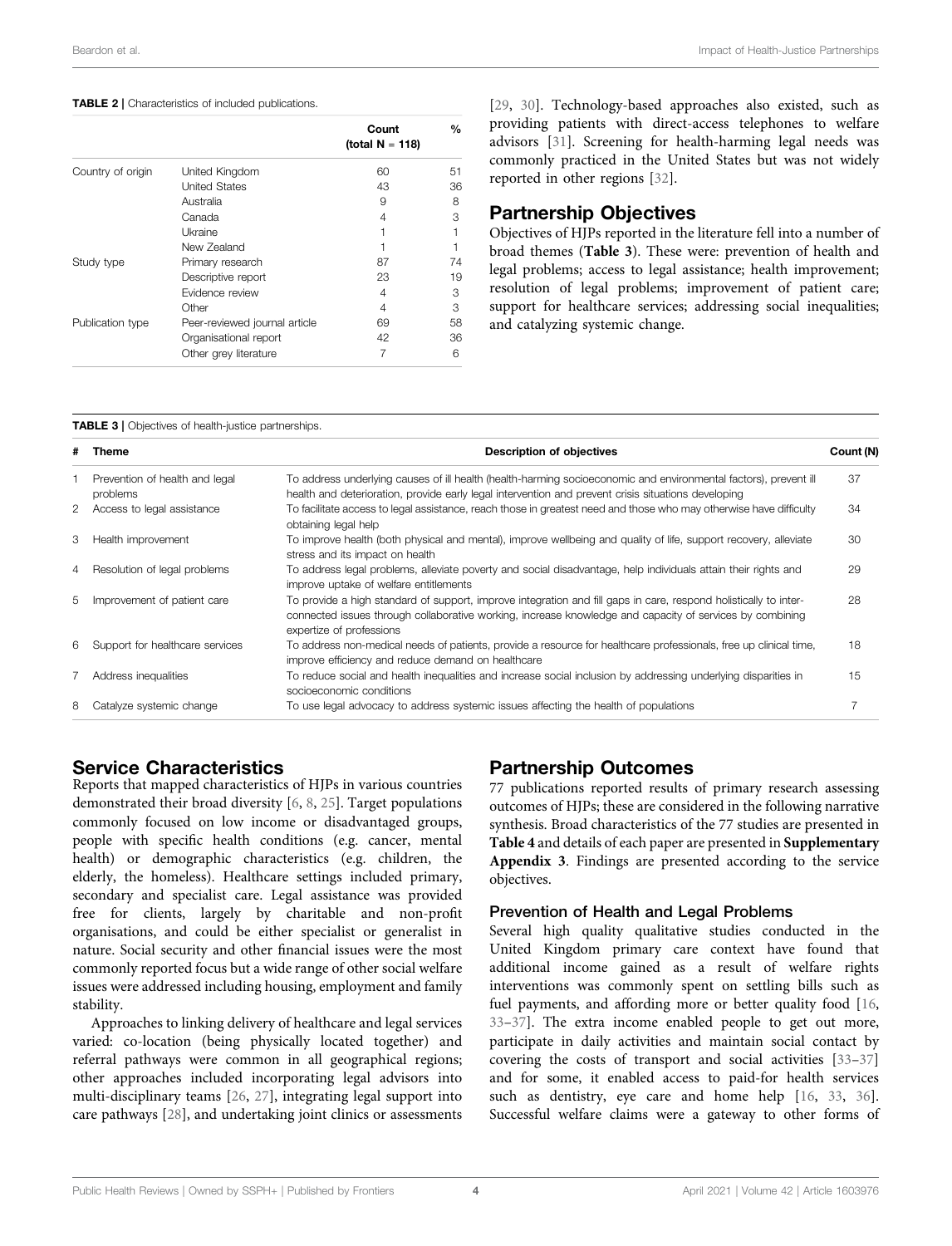<span id="page-4-0"></span>

|  | TABLE 4   Characteristics of primary studies reporting service outcomes. |  |  |  |  |  |
|--|--------------------------------------------------------------------------|--|--|--|--|--|
|--|--------------------------------------------------------------------------|--|--|--|--|--|

| Characteristic              |                             | Count (N)      |
|-----------------------------|-----------------------------|----------------|
| Healthcare setting          | Primary care                | 36             |
|                             | Hospital care               | 18             |
|                             | Community care              | 12             |
|                             | Multiple                    | 11             |
| Study type                  | Observational               | 73             |
|                             | Experimental                | 2              |
|                             | Quasi-experimental          | 1              |
|                             | Other                       | 1              |
| Data type                   | Mixed methods               | 36             |
|                             | Quantitative                | 31             |
|                             | Qualitative                 | 10             |
| Research design             | Retrospective record review | 36             |
|                             | Cross-sectional study       | 24             |
|                             | Pre-post follow-up          | 13             |
|                             | Modeling                    | $\mathfrak{p}$ |
|                             | Comparative case study      | 1              |
|                             | Unspecified                 | 1              |
| Quality rating <sup>a</sup> | Low                         | $\overline{7}$ |
|                             | Low/Medium                  | 25             |
|                             | Medium/High                 | 33             |
|                             | High                        | 12             |

non-financial help, such as free prescriptions, respite care, meals on wheels and home modifications [[38\]](#page-8-30). Reduced financial pressure had benefits for personal independence and eased strain on family relationships [\[37](#page-8-28), [38\]](#page-8-30). High quality quantitative surveys of clients accessing welfare rights advice in United Kingdom primary care settings found self-reported improvements in knowledge, empowerment and confidence as a result of the interventions [[39,](#page-8-31) [40](#page-8-32)]. Qualitative evidence reflects this: interview studies have identified increased confidence and empowerment resulting from welfare rights interventions [[14](#page-8-7), [41](#page-8-33)–[43](#page-8-34)], leading to improved ability to use other services [[14\]](#page-8-7), coming off drugs and entering education and training [\[43](#page-8-34)], being more open with healthcare staff about their situations [[42\]](#page-8-35), and being able to focus on their health [[41\]](#page-8-33). A small-scale survey conducted in the United States showed significant reductions in the proportion of families avoiding healthcare for their children due to financial concerns [[44\]](#page-8-36).

#### Access to Legal Assistance

High-quality studies conducted in United Kingdom primary care found that people referred to advice by healthcare professionals would not otherwise have sought assistance [[31,](#page-8-25) [38](#page-8-30), [45\]](#page-8-37). Qualitative evidence showed that healthcare-based provision facilitated access for certain groups such as older people [[46](#page-8-38)–[48\]](#page-8-39) and those in poor mental and physical health [\[14](#page-8-7), [45](#page-8-37), [49](#page-9-0)]. Studies of service user experiences identified that the healthcare environment was conducive to seeking help with legal issues because it felt familiar and trusted, discreet and confidential, less stigmatized, often less far to travel and somewhere people felt comfortable discussing anxieties [[16,](#page-8-9) [31](#page-8-25), [45](#page-8-37), [48,](#page-8-39) [49\]](#page-9-0)). Referrals from primary care staff encouraged helpseeking, legitimizing the receipt of welfare assistance as part of a wider holistic approach to care [[31,](#page-8-25) [33,](#page-8-27) [38\]](#page-8-30). The trusting relationship with healthcare professionals facilitated patients'

engagement with legal advisers [[14,](#page-8-7) [48,](#page-8-39) [50](#page-9-1)]. Studies conducted in United Kingdom cancer services highlighted that patients with serious illness may not have the physical or mental strength to pursue legal processes or may assume they are not entitled to help unless alerted by healthcare professionals [[51](#page-9-2), [52](#page-9-3)]. Quantitative outcomes reflect similar themes: surveys of clients accessing welfare support in United Kingdom primary care estimated that 66% would not have accessed assistance had they not been referred by a healthcare professional [[53\]](#page-9-4), and that almost half (45–49%) of HJP clients would be unlikely to seek advice elsewhere [\[39](#page-8-31), [54](#page-9-5)]. Features of the healthcare setting that clients rated 'very important' to them included closeness (78%), a place they trusted (80%), a place they knew (73%), and that it was anonymous (43%) [\[39](#page-8-31)]. In a United States pediatric hospital setting, 85% of clients had not used legal resources before accessing the service, and 79% had not been aware of legal resources [[44\]](#page-8-36).

#### Health Improvement

Experimental studies of health outcomes had only been conducted in the United Kingdom primary care setting: two papers reported pilot randomized controlled trials, of which one was insufficiently powered for statistical analysis [[29\]](#page-8-23). The other found little evidence of any changes over time (at 24 months following the intervention) or differences between intervention and control groups across a range of health, behavioral and psycho-social outcomes; however, study design limitations may have affected the potential to demonstrate change [[55\]](#page-9-6). A quasiexperimental study explored the effects of co-located welfare rights advice in primary care compared with a propensity score-weighted comparison group [[40\]](#page-8-32). This study showed an improvement in mental wellbeing among individuals whose situation improved as a result of advice, significant reductions in rates of common mental disorders among women and participants of a Black/Black British ethnicity, and improvements in stress levels.

Uncontrolled prospective studies have been conducted in a variety of settings. In United Kingdom primary care, improvements in mental health and emotional role functioning were found where income had increased as a result of financial interventions [\[33](#page-8-27), [34\]](#page-8-40). A small-scale study conducted in a hospital setting in the United States showed significant reductions in asthma severity and medication usage for adult asthma patients receiving a housing intervention [\[56\]](#page-9-7). In a family medicine clinic in the United States, perceived stress among adult patients or carers reduced significantly following receipt of legal assistance, and this change was strongly associated with the level of concern regarding legal issues [[57\]](#page-9-8). In veterans' medical centers in the United States, veterans receiving a greater level of input from legal services showed greater improvements in mental health and general health scores [[58\]](#page-9-9).

Qualitative studies conducted with patients receiving legal assistance in a variety of healthcare settings internationally have reported reduced feelings of stress and anxiety [[16,](#page-8-9) [36](#page-8-29)–[38](#page-8-30), [42,](#page-8-35) [51\]](#page-9-2), improved mental stability [[16,](#page-8-9) [38\]](#page-8-30), greater peace of mind and reassurance [[35,](#page-8-41) [36,](#page-8-29) [51\]](#page-9-2), hope [[42\]](#page-8-35), better sleeping [[16,](#page-8-9) [38](#page-8-30)], improved wellbeing and quality of life [[36,](#page-8-29) [37\]](#page-8-28)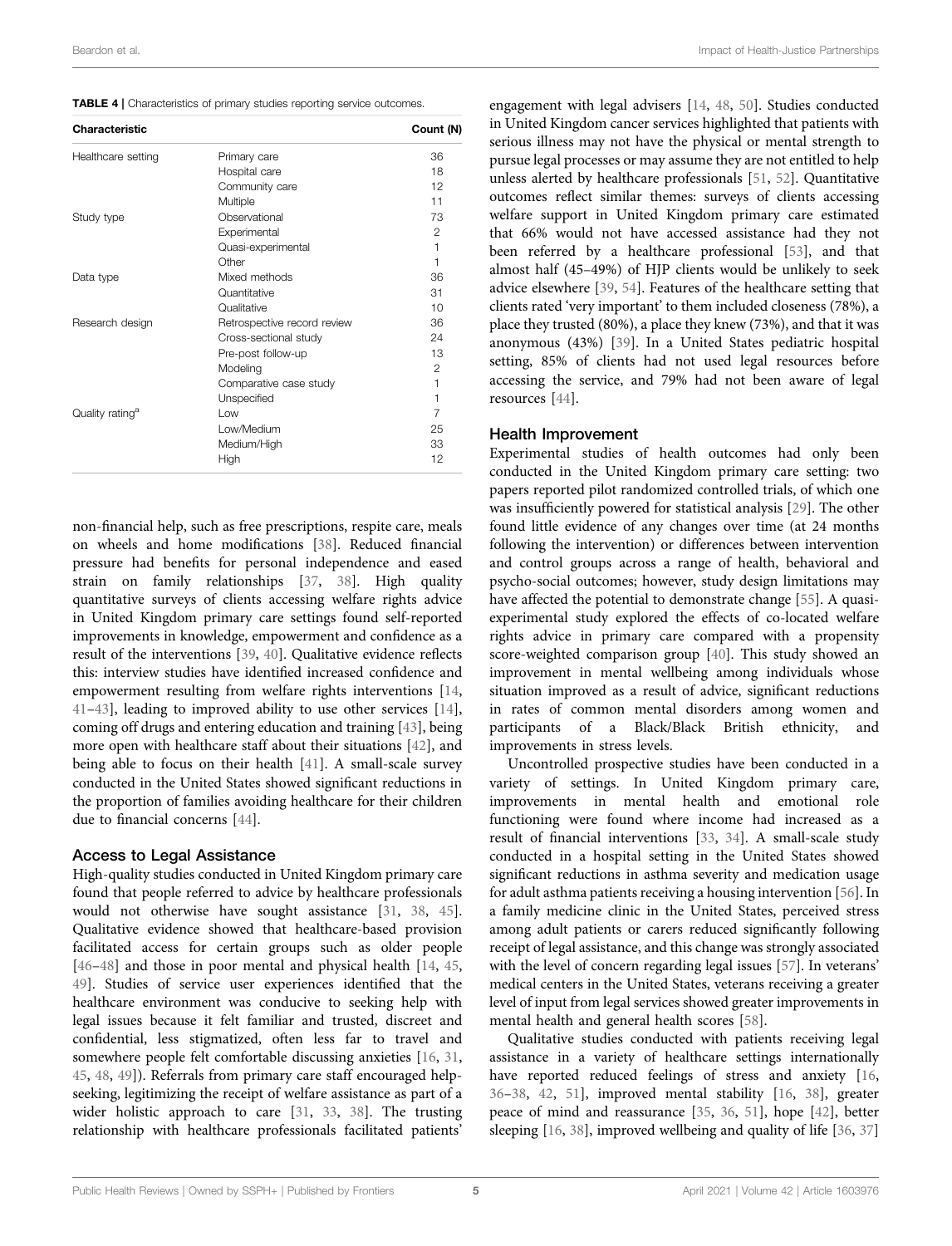and increased ability to cope with ill health [\[36](#page-8-29), [37\]](#page-8-28). Two papers developed theories of change as to how welfare advice interventions may lead to improved health [\[14](#page-8-7), [52](#page-9-3)]: the models propose that legal assistance brings about improved circumstances (material, financial and practical) which leads to reduced stress and anxiety, improved ability to focus on health and participate in daily life, and ultimately better mental and physical wellbeing. There were fewer indications in the qualitative studies of perceived impacts on physical health. One good quality paper from a United Kingdom primary care setting described patients reporting heathier behaviors, including reduction or cessation of smoking, improved diet and physical activity, reversal of weight loss and changes in medication [[38\]](#page-8-30), but no other studies have confirmed these findings.

#### Resolution of Legal Problems

Two studies have assessed legal outcomes against a comparison group, both focusing on welfare rights interventions in the United Kingdom primary care setting; they found significantly greater improvements in financial strain [[40](#page-8-32)] and financial vulnerability [[55\]](#page-9-6) in the following months for people receiving the intervention. Studies conducted in a variety of settings have highlighted high success rates for legal assistance in obtaining welfare support and increasing the incomes of recipients [\[33](#page-8-27), [34](#page-8-40), [36](#page-8-29), [52](#page-9-3), [59](#page-9-10)–[61](#page-9-11)]. Internationally, reports consistently showed significant amounts of money were received as a result of legal assistance, as lump sums and regular ongoing contributions to income [\[31](#page-8-25), [35](#page-8-41), [36,](#page-8-29) [47,](#page-8-42) [50](#page-9-1), [52](#page-9-3), [59](#page-9-10)–[68\]](#page-9-12). Other financial outcomes included preventing benefits stoppage [[59](#page-9-10)], managing debts [[50](#page-9-1), [65](#page-9-13)], reducing use of credit cards [[40\]](#page-8-32) and obtaining access to healthcare insurance [\[69](#page-9-14), [70](#page-9-15)]. Qualitative research has highlighted the importance of this financial assistance in easing difficult situations and helping to mitigate the financial consequences of illness [[38,](#page-8-30) [52](#page-9-3)]. Other legal issues resolved successfully through HJP interventions internationally included housing circumstances and homelessness [\[40,](#page-8-32) [63,](#page-9-16) [69](#page-9-14), [71](#page-9-17), [72\]](#page-9-18), education [[63,](#page-9-16) [69,](#page-9-14) [71,](#page-9-17) [72\]](#page-9-18), family stability [\[63](#page-9-16), [69](#page-9-14)], employment [[63\]](#page-9-16), wills and power of attorney [[66\]](#page-9-19), utility shut-offs [[73\]](#page-9-20) and food supports [[44,](#page-8-36) [63](#page-9-16)].

#### Improvement of Patient Care

Feedback gathered from project staff in a variety of international settings suggests that HJPs provide a more rounded service for patients, addressing interconnected health and welfare issues in a comprehensive way [\[5,](#page-7-4) [16](#page-8-9), [74\]](#page-9-21). Partnership working between health and legal services helped to resolve issues affecting health and wellbeing and was felt to make a positive contribution to patient care [[45,](#page-8-37) [75\]](#page-9-22). Patients reported valuing the continuity of support, familiarity and personalized service [[16\]](#page-8-9). Those with serious illness felt that proactive assistance with social welfare rights issues was an important part of non-medical care, and should be made available to support patients [\[51](#page-9-2)]. Studies reporting views of clinicians have highlighted that being able to offer legal support can improve patients' confidence and trust in the health service and contribute to stronger doctor-patient relationships [\[50](#page-9-1), [54](#page-9-5)].

#### Support for Healthcare Services

Studies had investigated whether HJPs could reduce pressure on health services by reducing care utilization. The only experimental study investigating this outcome did not have sufficient statistical power to show significant changes [\[29](#page-8-23)]. A quasi-experimental controlled study found no significant changes in primary care consultation rate in response to a welfare rights intervention in the United Kingdom [[40\]](#page-8-32). Evidence from uncontrolled follow-up studies did not show a consistent pattern: two studies suggested reductions in service use, in response to a housing intervention for asthma patients delivered in a hospital setting in the United States [[56\]](#page-9-7) and welfare rights advice delivered in a United Kingdom primary care context [[76\]](#page-9-23). However, others have found no significant changes, including in response to welfare rights advice in United Kingdom primary care [\[33](#page-8-27)] and legal assistance for low income families in a children's hospital in the United States [[44\]](#page-8-36). One study identified instances of earlier discharge from a United Kingdom hospital: financial awards had enabled patients to secure suitable accommodation and necessary care packages to return home from intensive care [[77\]](#page-9-24).

In the United States where access to health insurance is not universal, legal services had obtained insurance cover for patients and intervened against complex insurance denials, thereby facilitating access to needed healthcare [\[69](#page-9-14), [70\]](#page-9-15). HJPs focusing on patient access to health insurance in the United States have been found to generate significant sums of money for hospitals through health insurance reimbursements [[78\]](#page-9-25). This supports return on investment by the healthcare partner and allows patients to engage with preventative health care, reducing the likelihood of future health emergencies [[78\]](#page-9-25). A qualitative study from the Ukraine found that providing legal assistance in harm reduction services for drug users led to increased engagement with preventative healthcare among this group [\[41](#page-8-33)].

High quality studies exploring perspectives of healthcare professionals in the United Kingdom and Canada report that partnerships with legal services can be a beneficial resource to support them in their work: clinicians reported that these partnerships provide an opportunity to address patients' nonmedical issues outside their expertize [\[14](#page-8-7), [16,](#page-8-9) [33,](#page-8-27) [49\]](#page-9-0) and that this was potentially time-saving as it meant they did not have to address legal issues themselves and could focus on individuals' health and care needs [\[14](#page-8-7), [16,](#page-8-9) [42](#page-8-35), [49](#page-9-0)]. Healthcare professionals have been found to report better job satisfaction as a result of partnerships with legal services, due to feeling able to perform their role more effectively [[14\]](#page-8-7) and feeling satisfied at providing a good service for patients [[33](#page-8-27), [42](#page-8-35), [49\]](#page-9-0).

#### Addressing Inequalities

Studies had not specifically investigated whether HJPs were effective in reducing health or social inequalities. One study investigated differential mental health outcomes across gender, ethnicity and health status; it found that women and participants of a Black/Black British ethnicity were particularly likely to benefit in terms of common mental disorders as a result of a welfare rights intervention in United Kingdom primary care [[40\]](#page-8-32).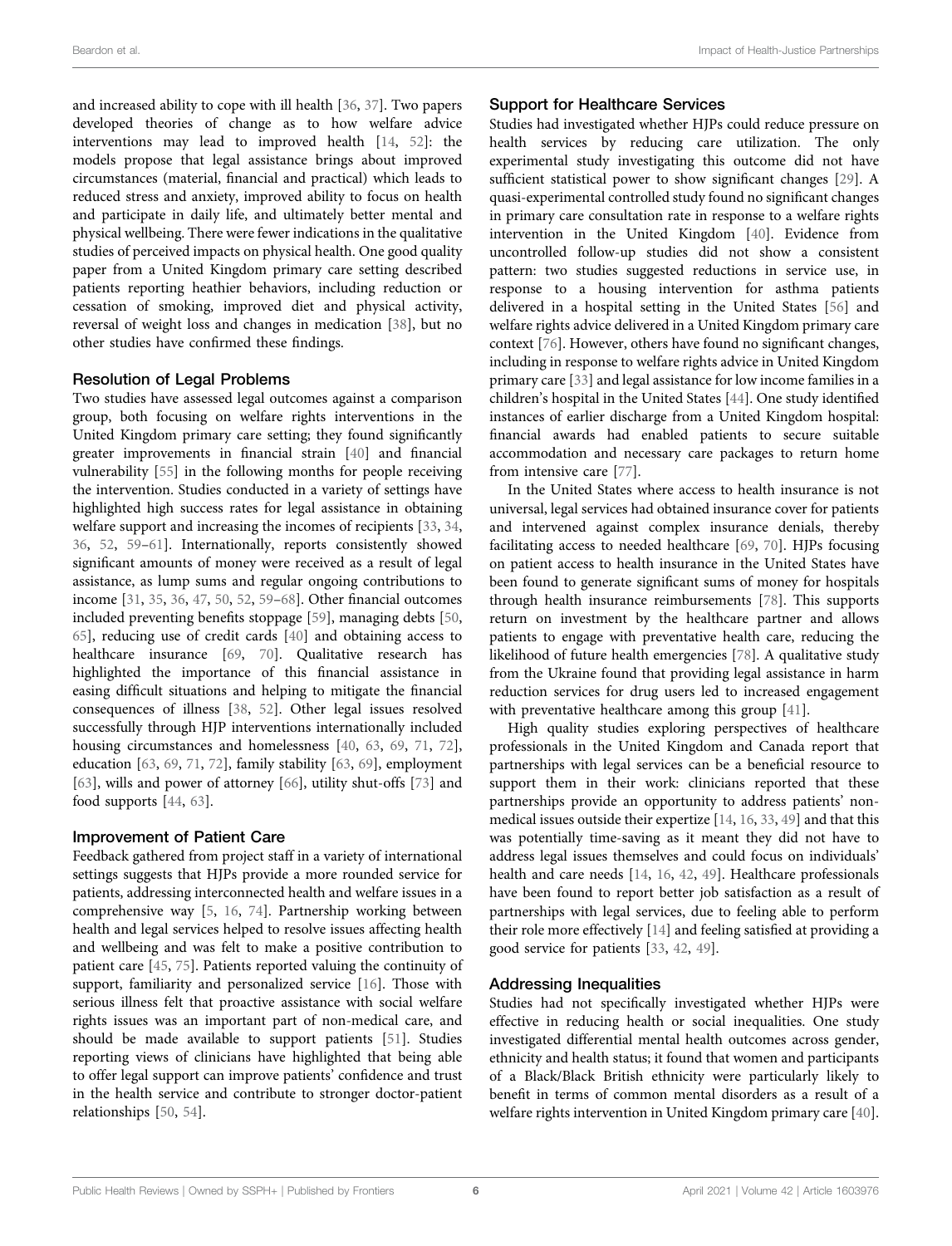Targeting housebound patients resulted in greater financial benefit for this group than for patients attending surgerybased welfare rights advice sessions [[31](#page-8-25)].

#### Catalyzing Systemic Change

HJPs occupy a unique position at the intersection of health and rights [[79\]](#page-9-26), which enables them to identify patterns of discriminatory or harmful practices and community-level health risks [[41,](#page-8-33) [80,](#page-9-27) [81](#page-9-28)]. Case studies from the United States demonstrate a number of ways in which partnerships have addressed population-level health risks, including through action against landlords to improve living conditions [[71\]](#page-9-17), changes in legislation that include new health and safety laws [[82\]](#page-9-29), provision of adequate services for people with disabilities and mental illness [\[83](#page-9-30)], and extra protection for vulnerable groups facing utility shut-offs [[84\]](#page-9-31). Contributing to court cases, government enquiries and public consultations is another way that partnerships have exerted influence at systemic level. Examples from countries across the world highlight the impact of these activities in contributing to changes in the welfare eligibility laws [[15\]](#page-8-8), giving voice to vulnerable groups in the legislation process [\[43](#page-8-34)], informing organisational responses to family violence and elder abuse [[85\]](#page-9-32) and contributing to human rights work for families and children [\[86](#page-9-33)].

### **DISCUSSION**

### Main Findings

This systematic scoping review identified the stated objectives of Health Justice Partnerships (HJPs), and mapped the international evidence on impact against each key theme. There was strong evidence for their effectiveness in resolving legal problems and thereby improving the socioeconomic circumstances of individuals, outcomes that were reported from all regions and service types. This demonstrates the important role of HJPs in addressing social determinants of health, a cornerstone of public health policy in health systems across the world [\[87](#page-9-34)]. There was also strong evidence that HJPs improve access to legal assistance for patient groups that would otherwise not seek help for social welfare issues. HJPs therefore facilitate action on health and social inequalities by reaching those most likely to be affected by healthharming legal need [\[88](#page-9-35)].

The impacts of HJPs on individual health has been the subject of debate [[89\]](#page-9-36). The reviewed publications had examined different health outcomes (mostly self-reported), among different patient groups, for different legal interventions and over different time periods. Broad generalization is therefore not possible from the current evidence. Health impacts are likely to depend on the patient population (e.g. age, health status) and legal issues addressed. However, overall there was strong evidence among the studies (both quantitative and qualitative) for improvements in mental health, particularly stress, depression, anxiety and wellbeing, and that these improvements occurred as a direct result of the legal interventions [\[16](#page-8-9), [35](#page-8-41)–[38](#page-8-30), [40\]](#page-8-32). Of the literature reviewed in this study, only three papers used a control or

comparison group to assess changes in health; these were all high quality peer-reviewed publications from the United Kingdom undertaken in a primary healthcare setting [\[29](#page-8-23), [40,](#page-8-32) [55\]](#page-9-6). Since the literature search was conducted, two further studies reporting results of randomized controlled trials have become available. Howel et al. 2019 [[90\]](#page-9-37) found no effect on a range of health outcomes among people aged  $\geq 60$  years receiving welfare rights assistance delivered through primary care in the United Kingdom; however, a true effect may have been masked by poor intervention targeting and contamination between trial arms. Bovell-Ammon et al. 2020 [\[91](#page-10-0)] found significant improvements in parent and child health among medically complex families receiving a housing stability intervention via healthcare settings in the United States. This was a multi-component intervention and the study was relatively small, therefore the effects of the legal assistance could not be separated out; however the overall findings showed significant improvements in both mental and physical health compared with families not receiving the housing intervention.

There were some areas where the evidence was of lower quantity and quality. For example, no studies had assessed prevention directly, although many provided evidence of wider social benefits which could prevent ill health in the long term (such as improved living conditions, social participation and access to supportive services). Few studies had measured direct effects on inequalities; however, the benefits of HJPs as a whole are likely to accrue to those of lower socioeconomic status given the nature of the social welfare issues they address and their focus on low income and disadvantaged groups. Studies reporting impacts on health service utilization showed inconsistent patterns and mostly lacked appropriate comparative evidence. This outcome is likely to depend on the characteristics of local services (e.g. target patient groups, legal issues addressed, type of service model) and further research would be needed to investigate how health service utilization outcomes may be influenced by the service context. The opposite goal (increased health service use) is relevant in situations where patients may face legal or social barriers to access, and the studies highlighted a role for HJPs in facilitating engagement with needed healthcare. Other impacts for health services and patient care had been explored to a lesser extent and were not the focus of much high quality research; benefits identified qualitatively included supporting healthcare professionals to manage patients' nonmedical needs and improving both practitioner and patient experience. Catalyzing systemic change through legal and policy action was more rarely reported in the literature, however case studies demonstrated the wide-reaching effects of these activities in protecting the health of populations.

### Strengths and Limitations

This paper presents the first systematically conducted review to include publications from across international regions and to consider a range of service models and settings. The review drew on a wide-ranging systematic search that included both academic and grey literature, ensuring evidence from practice was included alongside academic research. This broad scope means that service objectives and impacts are reported comprehensively and the full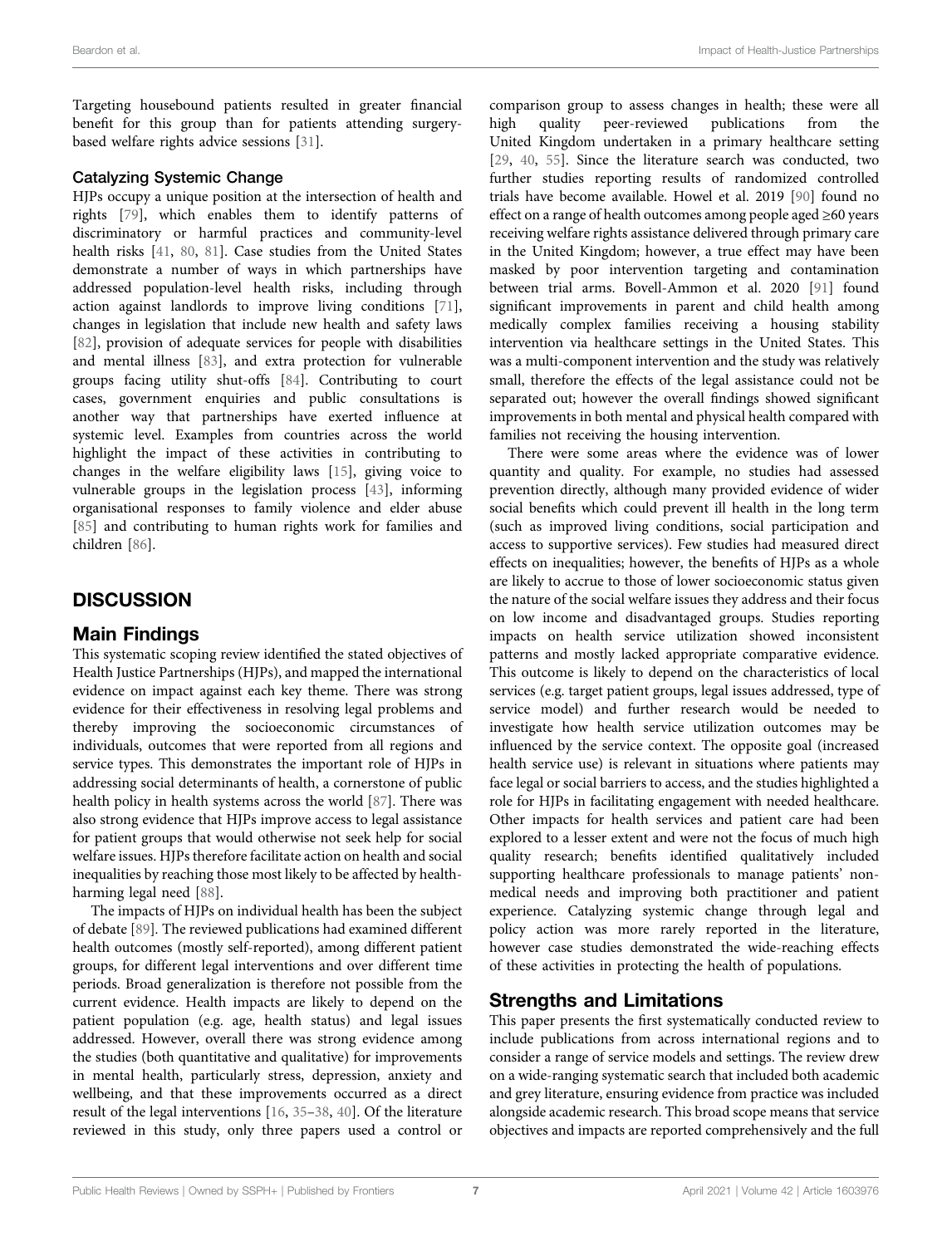range of diverse HJPs are represented. The study selection process was verified by a second reviewer to ensure the inclusion and exclusion criteria were applied accurately. However, it is unlikely that every paper on the topic was uncovered, particularly in the grey literature where relevant international sources may have been unknown to the authors. The quality assessment checklist was developed by the lead author and has not been validated formally as a tool. It enabled a consistent approach for quality assessment across all the papers, but offers a general rather than specific estimate of quality given the range of disciplines, study types and outcomes it was designed for.

### Practice Implications

This review demonstrates the potential of HJPs in addressing interconnected health and welfare issues at the level of individuals, services and communities. With the current Covid-19 pandemic following a decade of global austerity, social welfare legal need in the population is likely to rise. Worsening economic and social conditions may lead to and exacerbate long term health consequences (especially for mental health) and widening inequalities [\[92](#page-10-1)]. As with the effects of previous recessions, social welfare-related workload could increase for healthcare professionals, placing additional strain on health services [\[93](#page-10-2), [94](#page-10-3)]. HJPs offer a means to assist healthcare professionals in addressing social welfare legal needs among patients, providing more responsive care and better supporting individuals whose health is affected by adverse socioeconomic circumstances. HJPs therefore facilitate action both on health inequalities and access to justice [[88](#page-9-35)].

### **CONCLUSION**

This review summarizes the objectives of HJPs and assesses the strength of international research evidence on service impacts. There is strong evidence that HJPs are effective in reaching people at risk of social and health disadvantage, positively influencing social determinants of health through the resolution of legal problems, and improving mental wellbeing. A wide range of other benefits for individuals, services and communities are identified and discussed. HJPs have an important role to play in tackling the social determinants of health and should be considered in public health strategies addressing health and social inequalities.

The review also highlights areas that future research could build on. Use of robust study designs with comparator groups would strengthen current evidence of effectiveness. Randomized controlled trials have been hampered by design issues when used

### REFERENCES

- <span id="page-7-0"></span>1. Balmer, N. English and Welsh Civil and Social Justice Panel Survey: Wave 2. London: Legal Services Commission (2013).
- <span id="page-7-1"></span>2. Franklyn, R, Budd, T, Verrill, R, and Willoughby, M. Findings from the Legal Problem and Resolution Survey, 2014-15. London: Ministry of Justice (2017).

to investigate these complex interventions, but alternatives such as natural experiments and use of routine data sources offer an alternative approach for robust evaluation. Outcomes such as health improvement and healthcare utilization are likely to depend on population groups and local service models; comparative studies would help identify how outcomes may vary by context. Impacts that could benefit from further investigation include the role of HJPs in prevention and early access to services (both health and legal), their contribution to patient care (such as engagement and longer-term trajectories), health inequalities (differential outcomes across social groups) and their role in health service functioning (for example, efficiency, effectiveness and patient experience).

### AUTHOR CONTRIBUTIONS

SB conducted the literature search, study selection, data extraction, analysis and drafting of the manuscript. EI repeated the study selection procedure and contributed to revision of the manuscript. CW, SC, HG and RR contributed to the conception and design of the work and revision of the manuscript. All authors read and approved the final manuscript.

### FUNDING

This study was carried out with funding from the National Institute for Health Research (NIHR) School for Public Health Research (Grant Reference Number PD-SPH-2015-10025) and NIHR Collaboration for Leadership in Applied Health Research and Care North Thames (Grant Reference Number 549660). The views expressed are those of the authors and not necessarily those of the NIHR or the Department of Health and Social Care.

### CONFLICT OF INTEREST

The authors declare that the research was conducted in the absence of any commercial or financial relationships that could be construed as a potential conflict of interest.

### <span id="page-7-5"></span>SUPPLEMENTARY MATERIAL

The Supplementary Material for this article can be found online at: [https://www.ssph-journal.org/articles/10.3389/phrs.2021.1603976/](https://www.ssph-journal.org/articles/10.3389/phrs.2021.1603976/full#supplementary-material) [full#supplementary-material](https://www.ssph-journal.org/articles/10.3389/phrs.2021.1603976/full#supplementary-material)

- <span id="page-7-2"></span>3. Braveman, P, and Gottlieb, L. The Social Determinants of Health: Its Time to Consider the Causes of the Causes. Public Health Rep (2014). 129(2):19–31. doi[:10.1177/00333549141291s206](https://doi.org/10.1177/00333549141291s206)
- <span id="page-7-3"></span>4. World Health Organization. Healthy, Prosperous Lives for All: The European Health Equity Status Report. Copenhagen: World Health Organization. Regional Office for Europe (2019). 129. Available from:<https://apps.who.int/iris/handle/10665/326879>.
- <span id="page-7-4"></span>5. Bateman, N. Just what the Doctor Ordered: Welfare Benefits Advice and Healthcare. England, UK: Age Concern England (2008).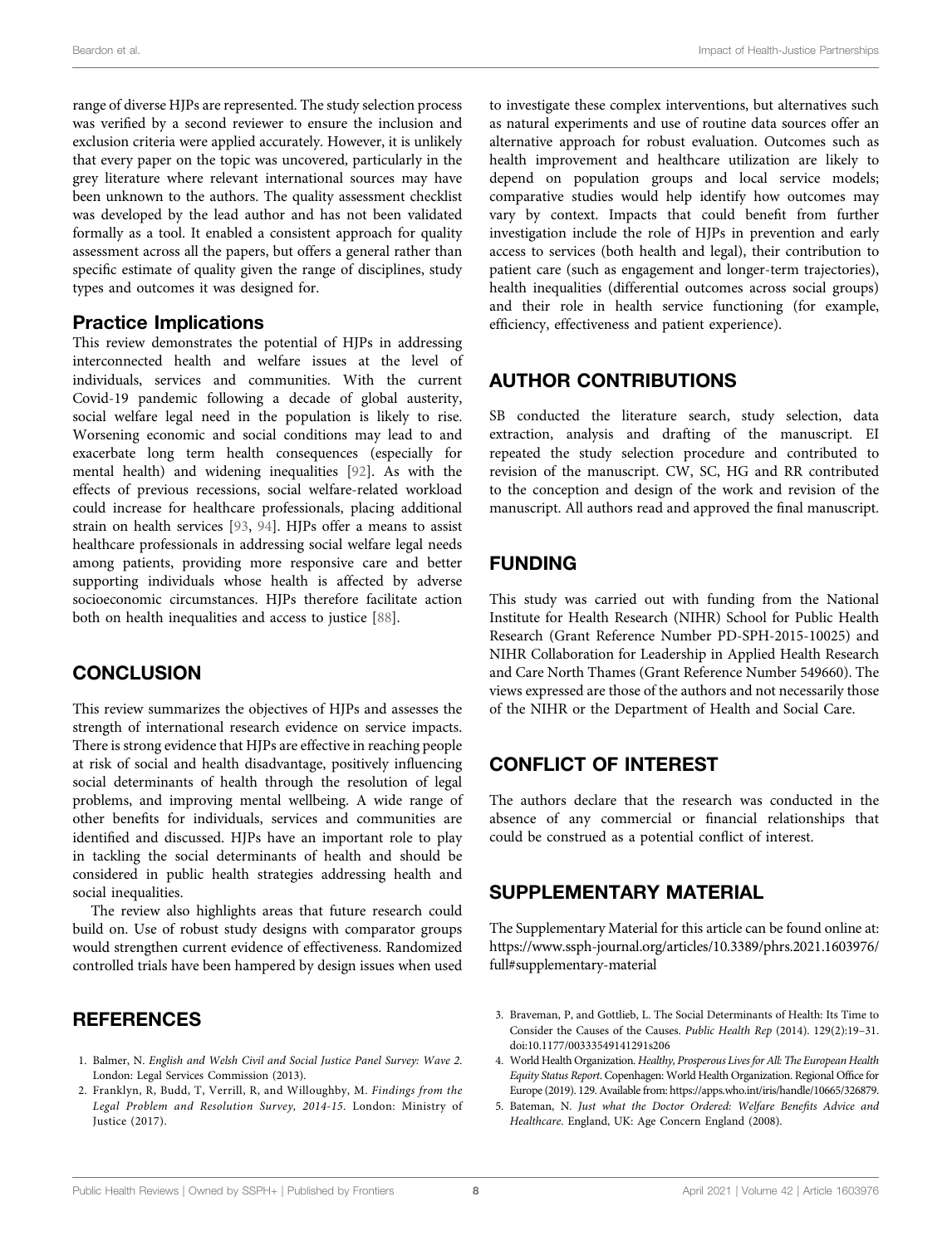- <span id="page-8-18"></span>6. Forell, S. Mapping a New Path: The Health Justice Landscape in Australia, 2017. Australia: Health Justice Australia (2018).
- <span id="page-8-0"></span>7. Lawton, E. A History of the Medical Legal Partnership Movement. New York: Community Health Forum (2014).
- <span id="page-8-1"></span>8. Beardon, S, and Genn, H. The Health Justice Landscape in England and Wales: Social Welfare Legal Services in Health Settings. London: UCL Centre for Access to Justice (2018).
- <span id="page-8-2"></span>9. World Health Organization. The European Framework for Action on Integrated Health Services Delivery: An Overview. Copenhagen: WHO Regional Office for Europe (2016).
- <span id="page-8-3"></span>10. Pleasence, P, Coumarelos, C, Forell, S, and McDonald, HM. Reshaping Legal Assistance Services: Building on the Evidence Base. Sydney: Law and Justice Foundation of New South Wales (2014).
- <span id="page-8-4"></span>11. Pleasence, P, Balmer, NJ, and Buck, A. The Health Cost of Civil-Law Problems: Further Evidence of Links Between Civil-Law Problems and Morbidity, and the Consequential Use of Health Services. J Empirical Leg Stud (2008). 5(2): 351–73. doi:[10.1111/j.1740-1461.2008.00127.x](https://doi.org/10.1111/j.1740-1461.2008.00127.x)
- <span id="page-8-5"></span>12. Fairak, A. The Roadblock to Recovery: How Mental Health Practitioners Deal with People's Practical Problems in England. London: Citizens Advice (2018).
- <span id="page-8-6"></span>13. The Low Commission. Tackling the Advice Deficit: A Strategy for Access to Advice and Legal Support on Social Welfare Law in England and Wales. London: Legal Action Group (2014).
- <span id="page-8-7"></span>14. Carrick, K, Burton, K, and Barclay, P. Forecast Social Return on Investment Analysis on the Co-location of Advice Workers with Consensual Access to Individual Medical Records in Medical Practices. Livingston: Improvement Service Scotland (2017).
- <span id="page-8-8"></span>15. Wright, N, Jay, M, Snell, S, and Holden, A. Great Ormond Street Hospital Citizens Advice Bureau Annual Report 2014/15. London: Citizens Advice Bureau (2015).
- <span id="page-8-9"></span>16. Burrows, J, Baxter, S, Baird, W, Hirst, J, and Goyder, E. Citizens Advice in Primary Care: A Qualitative Study of the Views and Experiences of Service Users and Staff. Public Health (2011). 125:704–10. doi:[10.1016/j.puhe.2011.](https://doi.org/10.1016/j.puhe.2011.07.002) [07.002](https://doi.org/10.1016/j.puhe.2011.07.002)
- <span id="page-8-10"></span>17. Adams, J, White, M, Moffatt, S, Howel, D, and Mackintosh, J. A Systematic Review of the Health, Social and Financial Impacts of Welfare Rights Advice Delivered in Healthcare Settings. BMC Public Health (2006). 6(81). doi[:10.](https://doi.org/10.1186/1471-2458-6-81) [1186/1471-2458-6-81](https://doi.org/10.1186/1471-2458-6-81)
- <span id="page-8-11"></span>18. Martinez, O, Boles, J, Muñoz-Laboy, M, Levine, EC, Ayamele, C, Eisenberg, R, et al. . Bridging Health Disparity Gaps through the Use of Medical Legal Partnerships in Patient Care: A Systematic Review. J L Med. Ethics (2017). 45: 260–73.doi[:10.1177/1073110517720654](https://doi.org/10.1177/1073110517720654)
- <span id="page-8-12"></span>19. Manusov, S. Prescribing Welfare Benefits Advice in Primary Care: Is it a Health Intervention, and if So, what Sort?. J Public Health (2002). 24(4): 307–12. doi:[10.1093/pubmed/24.4.307](https://doi.org/10.1093/pubmed/24.4.307)
- <span id="page-8-13"></span>20. Beeson, T, Mcallister, BD, Regenstein, M, Brittany, M, Mcallister, D, and Regenstein, M. Making the Case for Medical-Legal Partnerships: A Review of the Evidence. Washington D. C.: The National Center for Medical-Legal Partnership (2013).
- <span id="page-8-14"></span>21. Munn, Z, Peters, MDJ, Stern, C, Tufanaru, C, McArthur, A, and Aromataris, E. Systematic Review or Scoping Review? Guidance for Authors when Choosing between a Systematic or Scoping Review Approach. BMC Med Res Methodol (2018). 18:143. doi[:10.1186/s12874-018-0611-x](https://doi.org/10.1186/s12874-018-0611-x)
- <span id="page-8-15"></span>22. Arksey, H, and O'Malley, L. Scoping Studies: towards a Methodological Framework. Int J Soc Res Methodol (2005). 8(1):19–32. doi:[10.1080/](https://doi.org/10.1080/1364557032000119616) [1364557032000119616](https://doi.org/10.1080/1364557032000119616)
- <span id="page-8-16"></span>23. Levac, D, Colquhoun, H, and O'Brien, KK. Scoping Studies: Advancing the Methodology. Implementation Sci (2010). 5. doi:[10.1186/1748-5908-5-69](https://doi.org/10.1186/1748-5908-5-69)
- <span id="page-8-17"></span>24. Popay, J, Roberts, H, Sowden, A, Petticrew, M, Arai, L, Rodgers, M, et al. Guidance on the Conduct of Narrative Synthesis in Systematic Reviews. ESRC Methods Programme. Plymouth: Peninsular Medical School (2006).
- <span id="page-8-19"></span>25. Regenstein, M, Trott, J, and Williamson, A. The State of the Medical-Legal Partnership Field. Washington D. C.: National Center for Medical-Legal Partnership (2017).
- <span id="page-8-20"></span>26. Atkins, D, Heller, SM, DeBartolo, E, and Sandel, M. Medical-Legal Partnership and Healthy Start: Integrating Civil Legal Aid Services into Public Health Advocacy. J Leg Med (2014). 35(1):195–209. doi[:10.1080/01947648.2014.](https://doi.org/10.1080/01947648.2014.885333) [885333](https://doi.org/10.1080/01947648.2014.885333)
- <span id="page-8-21"></span>27. Martin, J, Martin, A, Schultz, C, and Sandel, M. Embedding Civil Legal Aid Services in Care for High-Utilizing Patients Using Medical-Legal Partnership. Health Aff Blog (2015).
- <span id="page-8-22"></span>28. Parsonage, M. Welfare Advice for People Who Use Mental Health Services: Developing the Business Case. London: Centre for Mental Health (2013).
- <span id="page-8-23"></span>29. Gabbay, MB, Ring, A, Byng, R, Anderson, P, Taylor, RS, Matthews, C, et al. Debt Counselling for Depression in Primary Care: An Adaptive Randomised Controlled Pilot Trial (DeCoDer Study). Health Technol Assess (Rockv) (2017). 21(35). doi[:10.3310/hta21350](https://doi.org/10.3310/hta21350)
- <span id="page-8-24"></span>30. Newman, J. Miami's Medical-Legal Partnership: Preparing Lawyers and Physicians for Holistic Practice. Indiana Health L Rev (2012). 9(2):473–83. doi:[10.18060/16616](https://doi.org/10.18060/16616)
- <span id="page-8-25"></span>31. Sherratt, M, Jones, K, and Middleton, P. A Citizens' Advice Service in Primary Care: Improving Patient Access to Benefits. Prim Heal Care Res Dev (2000). 1: 139–46. doi:[10.1191/146342300672823063](https://doi.org/10.1191/146342300672823063)
- <span id="page-8-26"></span>32. Trott, J, and Regenstein, M. Screening for Health-Harming Legal Needs. Washington D. C.: The National Center for Medical-Legal Partnership (2016).
- <span id="page-8-27"></span>33. Abbott, S. An Evaluation of the Health and Advice Project: Its Impact on the Health of Those Using the Service. Liverpool: Health and Community Care Research Unit (1999).
- <span id="page-8-40"></span>34. Abbott, S, Hobby, L, and Cotter, S. What Is the Impact on Individual Health of Services in General Practice Settings Which Offer Welfare Benefits Advice?. Health Soc Care Community (2006). 14(1):1–8. doi:[10.1111/j.1365-2524.2005.](https://doi.org/10.1111/j.1365-2524.2005.00582.x) [00582.x](https://doi.org/10.1111/j.1365-2524.2005.00582.x)
- <span id="page-8-41"></span>35. Moffatt, S, Mackintosh, J, White, M, Howel, D, and Sandell, A. The Acceptability and Impact of a Randomised Controlled Trial of Welfare Rights Advice Accessed via Primary Health Care: Qualitative Study. BMC Public Health (2006). 6:163. doi:[10.1186/1471-2458-6-163](https://doi.org/10.1186/1471-2458-6-163)
- <span id="page-8-29"></span>36. Moffatt, S, and Scambler, G. Can Welfare-Rights Advice Targeted at Older People Reduce Social Exclusion?. Ageing Soc (2008). 28:875–99. doi[:10.1017/](https://doi.org/10.1017/s0144686x08007253) [s0144686x08007253](https://doi.org/10.1017/s0144686x08007253)
- <span id="page-8-28"></span>37. Moffatt, S, and Mackintosh, J. Older People's Experience of Proactive Welfare Rights Advice: Qualitative Study of a South Asian Community. Ethn Health (2009). 14(1):5–25. doi:[10.1080/13557850802056455](https://doi.org/10.1080/13557850802056455)
- <span id="page-8-30"></span>38. Moffatt, S, White, M, Stacy, R, Downey, D, and Hudson, E. The Impact of Welfare Advice in Primary Care: a Qualitative Study. Crit Public Health (2004). 14(3):295–309. doi:[10.1080/09581590400007959](https://doi.org/10.1080/09581590400007959)
- <span id="page-8-31"></span>39. Kite, A. Citizens Advice in GP Surgeries. Bristol: University of Bristol Law School (2016).
- <span id="page-8-32"></span>40. Woodhead, C, Khondoker, M, Lomas, R, and Raine, R. Impact of Co-located Welfare Advice in Healthcare Settings: Prospective Quasi-Experimental Controlled Study. Br J Psychiatry (2017). 211(6):388–95. doi:[10.1192/bjp.bp.](https://doi.org/10.1192/bjp.bp.117.202713) [117.202713](https://doi.org/10.1192/bjp.bp.117.202713)
- <span id="page-8-33"></span>41. Carey, C, and Tolopilo, A. Tipping the Balance: Why Legal Services Are Essential to Health Care for Drug Users in Ukraine. Open Society Institute (2008).
- <span id="page-8-35"></span>42. Jackson, S, Miller, W, Chapman, L, Ford-Jones, E, Ghent, E, and Pai, N. Hospital-Legal Partnership at Toronto Hospital for Sick Children: The First Canadian Experience. hcq (2012). 15(4):55–61. doi[:10.12927/hcq.2013.23191](https://doi.org/10.12927/hcq.2013.23191)
- <span id="page-8-34"></span>43. Release. Legal Outreach Surgeries Evaluation (2012).
- <span id="page-8-36"></span>44. Weintraub, D, Rodgers, MA, Luba Botcheva, J, Loeb, A, Rachael Knight, B, Karina Ortega, J, et al. Pilot Study of Medical-Legal Partnership to Address Social and Legal Needs of Patients. J Health Care Poor Underserved (2010). 21(2):157–68. doi[:10.1353/hpu.0.0311](https://doi.org/10.1353/hpu.0.0311)
- <span id="page-8-37"></span>45. Galvin, K, Sharples, A, and Jackson, D. Citizens Advice Bureaux in General Practice: an Illuminative Evaluation. Heal Soc Care Community (2000). 8(4): 277–82. doi:[10.1046/j.1365-2524.2000.00249.x](https://doi.org/10.1046/j.1365-2524.2000.00249.x)
- <span id="page-8-38"></span>46. Abbott, S, and Hobby, L. Who Uses Welfare Benefits Advice Services in Primary Care?. Heal Soc Care Community (2003). 11(2):168–74. doi:[10.1046/j.](https://doi.org/10.1046/j.1365-2524.2003.00414.x) [1365-2524.2003.00414.x](https://doi.org/10.1046/j.1365-2524.2003.00414.x)
- <span id="page-8-42"></span>47. Hoskins, R, Tobin, J, McMaster, K, and Quinn, T. Roll-out of a Nurse-Led Welfare Benefits Screening Service throughout the Largest Local Health Care Co-operative in Glasgow: An Evaluation Study. Public Health (2005). 119: 853–61. doi:[10.1016/j.puhe.2005.03.012](https://doi.org/10.1016/j.puhe.2005.03.012)
- <span id="page-8-39"></span>48. Sherr, L, Sherr, A, Harding, R, Moorhead, R, and Singh, S. A Stitch in Time: Accessing and Funding Welfare Rights through Health Service Primary Care. London: University of London (2002).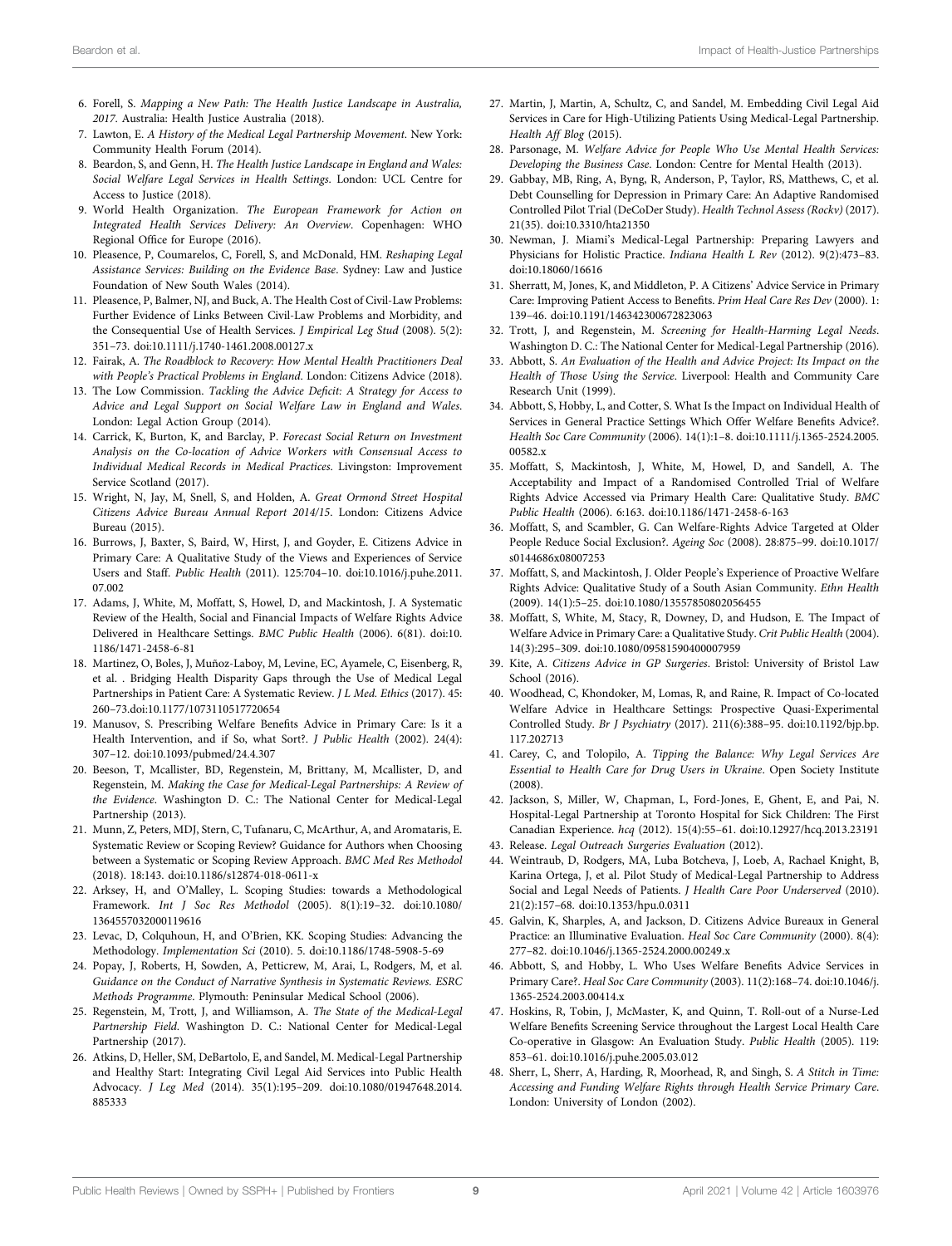- <span id="page-9-0"></span>49. Greasley, P, and Small, N. Establishing a Welfare Advice Service in Family Practices: Views of Advice Workers and Primary Care Staff. Fam Pract (2005). 22:513–9. doi[:10.1093/fampra/cmi047](https://doi.org/10.1093/fampra/cmi047)
- <span id="page-9-1"></span>50. Sinclair, J. The Deep End Advice Worker Project: Embedding an Advice Worker in General Practice Settings. Glasgow: Glasgow Centre for Population Health (2017).
- <span id="page-9-2"></span>51. Moffatt, S, Noble, E, and Exley, C. "Done More for Me in a Fortnight Than Anybody Done in All Me life." How Welfare Rights Advice Can Help People with Cancer. BMC Health Serv Res (2010). 10(1):259. doi:[10.1186/1472-6963-](https://doi.org/10.1186/1472-6963-10-259) [10-259](https://doi.org/10.1186/1472-6963-10-259)
- <span id="page-9-3"></span>52. Moffatt, S, Noble, E, and White, M. Addressing the Financial Consequences of Cancer: Qualitative Evaluation of a Welfare Rights Advice Service. PLoS ONE (2012). 7(8):e42979. doi:[10.1371/journal.pone.0042979](https://doi.org/10.1371/journal.pone.0042979)
- <span id="page-9-4"></span>53. Citizens Advice and the Royal College of General Practitioners. Advice in Practice: Understanding the Effects of Integrating Advice in Primary Care Settings. London: Citizens Advice (2018).
- <span id="page-9-5"></span>54. Citizens Advice Camden. Impact and Evaluation of GP Advice Service in Camden (2017).
- <span id="page-9-6"></span>55. Mackintosh, J, White, M, Howel, D, Chadwick, T, Moffatt, S, Deverill, M, et al. Randomised Controlled Trial of Welfare Rights Advice Accessed via Primary Health Care: Pilot Study. BMC Public Health (2006). 6(162):163. doi:[10.1186/](https://doi.org/10.1186/1471-2458-6-162) [1471-2458-6-162](https://doi.org/10.1186/1471-2458-6-162)
- <span id="page-9-7"></span>56. O'Sullivan, MM, Brandfield, J, Hoskote, SS, Segal, SN, Chug, L, Modrykamien, A, et al. Environmental Improvements Brought by the Legal Interventions in the Homes of Poorly Controlled Inner-City Adult Asthmatic Patients: A Proof-Of-Concept Study. J Asthma (2012). 49(9):911–7. doi:[10.3109/](https://doi.org/10.3109/02770903.2012.724131) [02770903.2012.724131](https://doi.org/10.3109/02770903.2012.724131)
- <span id="page-9-8"></span>57. Ryan, AM, Kutob, RM, Suther, E, Hansen, M, and Sandel, M. Pilot Study of Impact of Medical-Legal Partnership Services on Patients' Perceived Stress and Wellbeing. J Health Care Poor Underserved (2012). 23(4):1536–46. doi[:10.](https://doi.org/10.1353/hpu.2012.0179) [1353/hpu.2012.0179](https://doi.org/10.1353/hpu.2012.0179)
- <span id="page-9-9"></span>58. Tsai, J, Middleton, M, Villegas, J, Johnson, C, Retkin, R, Seidman, A, et al. Medical-legal Partnerships at Veterans Affairs Medical Centers Improved Housing and Psychosocial Outcomes for Vets. Health Aff (2017). 36(12): 2195–203.doi:[10.1377/hlthaff.2017.0759](https://doi.org/10.1377/hlthaff.2017.0759)
- <span id="page-9-10"></span>59. Sherman, M, O'Kelly, R, Henderson, C, and Pacitti, R. A Welfare Benefits Outreach Project to Users of Community Mental Health Services. Int J Soc Psychiatry (2003). 49(4):251–63. doi[:10.1177/0020764003494003](https://doi.org/10.1177/0020764003494003)
- 60. Langley, C, Memel, DS, Kirwan, JR, Pollock, J, Hewlett, S, Gubbay, D, et al. Using the Health Assessment Questionnaire and Welfare Benefits Advice to Help People Disabled through Arthritis to Access Financial Support. Rheumatology (2004). 43:863–8. doi[:10.1093/rheumatology/keh184](https://doi.org/10.1093/rheumatology/keh184)
- <span id="page-9-11"></span>61. Levy, J, and Payne, M. Welfare Rights Advocacy in a Specialist Health and Social Care Setting: A Service Audit. Br J Soc Work (2006). 36:323–31. doi[:10.](https://doi.org/10.1093/bjsw/bch366) [1093/bjsw/bch366](https://doi.org/10.1093/bjsw/bch366)
- 62. Hoskins, R, and Smith, LN. Nurse-led Welfare Benefits Screening in a General Practice Located in a Deprived Area. Public Health (2002). 116:214–20. doi[:10.](https://doi.org/10.1016/s0033-3506(02)90069-7) [1016/s0033-3506\(02\)90069-7](https://doi.org/10.1016/s0033-3506(02)90069-7)
- <span id="page-9-16"></span>63. Pettignano, R, Caley, SB, and Bliss, LR. Medical-Legal Partnership: Impact on Patients with Sickle Cell Disease. Pediatrics (2011). 128(6):e1482–e1488. doi[:10.1542/peds.2011-0082](https://doi.org/10.1542/peds.2011-0082)
- 64. Powell, JE, Langley, C, Kirwan, J, Gubbay, D, Memel, D, Pollock, J, et al. Welfare Rights Services for People Disabled with Arthritis Integrated in Primary Care and Hospital Settings: Set-Up Costs and Monetary Benefits. Rheumatology (2004). 43:1167–72. doi:[10.1093/rheumatology/keh278](https://doi.org/10.1093/rheumatology/keh278)
- <span id="page-9-13"></span>65. Reading, R, Steel, S, and Reynolds, S. Citizens Advice in Primary Care for Families with Young Children. Child Care Health Dev (2002). 28(1):39–45. doi[:10.1046/j.1365-2214.2002.00241.x](https://doi.org/10.1046/j.1365-2214.2002.00241.x)
- <span id="page-9-19"></span>66. Teufel, JA, Werner, D, Goffinet, D, Thorne, W, Brown, SL, and Gettinger, L. Rural Medical-Legal Partnership and Advocacy: A Three-Year Follow-Up Study. J Health Care Poor Underserved (2012). 23(2):705–14. doi[:10.1353/hpu.](https://doi.org/10.1353/hpu.2012.0038) [2012.0038](https://doi.org/10.1353/hpu.2012.0038)
- 67. Toeg, D, Mercer, L, Iliffe, S, and Lenihan, P. Proactive, Targeted Benefits Advice for Older People in General Practice: A Feasibility Study. Heal Soc Care Community (2003). 11(2):124–8. doi[:10.1046/j.1365-2524.2003.00412.x](https://doi.org/10.1046/j.1365-2524.2003.00412.x)
- <span id="page-9-12"></span>68. Greasley, P, and Small, N. Providing Welfare Advice in General Practice: Referrals, Issues and Outcomes. Health Soc Care Community (2005). 13(3): 249–58. doi:[10.1111/j.1365-2524.2005.00557.x](https://doi.org/10.1111/j.1365-2524.2005.00557.x)
- <span id="page-9-14"></span>69. Pettignano, R, Bliss, LR, Caley, SB, and McLaren, S. Can Access to a Medical-Legal Partnership Benefit Patients with Asthma Who Live in an Urban Community?. J Health Care Poor Underserved (2013). 24:706–17. doi[:10.](https://doi.org/10.1353/hpu.2013.0055) [1353/hpu.2013.0055](https://doi.org/10.1353/hpu.2013.0055)
- <span id="page-9-15"></span>70. Rodabaugh, KJ, Hammond, M, Myszka, D, and Sandel, M. A Medical-Legal Partnership as a Component of a Palliative Care Model. J Palliat Med (2010). 13(1):15–8. doi[:10.1089/jpm.2009.0203](https://doi.org/10.1089/jpm.2009.0203)
- <span id="page-9-17"></span>71. Beck, AF, Klein, MD, Schaffzin, JK, Tallent, V, Gillam, M, and Kahn, RS. Identifying and Treating a Substandard Housing Cluster Using a Medical-Legal Partnership. Pediatrics (2012). 130:831–8. doi:[10.1542/peds.2012-0769](https://doi.org/10.1542/peds.2012-0769)
- <span id="page-9-18"></span>72. Klein, MD, Beck, AF, Henize, AW, Parrish, DS, Fink, EE, and Kahn, RS. Doctors and Lawyers Collaborating to HeLP Children-: Outcomes from a Successful Partnership between Professions. J Health Care Poor Underserved (2013). 24(3):1063–73. doi[:10.1353/hpu.2013.0147](https://doi.org/10.1353/hpu.2013.0147)
- <span id="page-9-20"></span>73. Taylor, DR, Bernstein, BA, Carroll, E, Oquendo, E, Peyton, L, and Pachter, LM. Keeping the Heat on for Children's Health: A Successful Medical-Legal Partnership Initiative to Prevent Utility Shutoffs in Vulnerable Children. J Health Care Poor Underserved (2015). 26(3):676–85. doi:[10.1353/hpu.](https://doi.org/10.1353/hpu.2015.0074) [2015.0074](https://doi.org/10.1353/hpu.2015.0074)
- <span id="page-9-21"></span>74. Fleishman, SB, Retkin, R, Brandfield, J, and Braun, V. The Attorney as the Newest Member of the Cancer Treatment Team. Jco (2006). 24(13):2123–6. doi:[10.1200/jco.2006.04.2788](https://doi.org/10.1200/jco.2006.04.2788)
- <span id="page-9-22"></span>75. Hernández, D. 'Extra Oomph:' Addressing Housing Disparities through Medical Legal Partnership Interventions. Housing Stud (2016). 31(7): 871–90. doi:[10.1080/02673037.2016.1150431](https://doi.org/10.1080/02673037.2016.1150431)
- <span id="page-9-23"></span>76. Palmer, S, Dalzell-Brown, A, Mather, K, and Krska, J. Evaluation of the Impact on GP Surgeries of the Citizen's Advice Bureau Health Outreach Service. Liverpool: NHS Sefton (2010).
- <span id="page-9-24"></span>77. Eynon, CA, Dinsmore, A, and Dench, S. Lawyers in Intensive Care: Introducing an Acute Legal Service for Patients with Critical Illness. J Intensive Care Soc (2010). 11(2):109–11. doi[:10.1177/175114371001100207](https://doi.org/10.1177/175114371001100207)
- <span id="page-9-25"></span>78. Thorne, W. Health Care Recovery Dollars: A Sustainable Strategy for Medical-Legal Partnerships?. Boston: The Medical Legal Partnership for Children (2008).
- <span id="page-9-26"></span>79. Noble, P. Advocacy-Health Alliances: Better Health through Medical-Legal Partnership. Sydney: Loddon Campaspe Community Legal Centre (2012).
- <span id="page-9-27"></span>80. Kremer, T, Lowell, M, and Zolezzi-Wyndham, V. Public/Private Partnership to Address Housing and Health Care for Children with Asthma. Washington D. C.: Health Affairs Blog (2015).
- <span id="page-9-28"></span>81. Regenstein, M, Trott, J, Williamson, A, and Theiss, J. Addressing Social Determinants of Health Through Medical-Legal Partnerships. Health Aff (2018). 37(3):378–85. doi:[10.1377/hlthaff.2017.1264](https://doi.org/10.1377/hlthaff.2017.1264)
- <span id="page-9-29"></span>82. Pettignano, R, Bliss, L, and Caley, S. The Health Law Partnership: A Medical-Legal Partnership Strategically Designed to Provide a Coordinated Approach to Public Health Legal Services, Education, Advocacy, Evaluation, Research, and Scholarship. J Leg Med (2014). 35(1):57–79. doi[:10.1080/01947648.2014.](https://doi.org/10.1080/01947648.2014.884892) [884892](https://doi.org/10.1080/01947648.2014.884892)
- <span id="page-9-30"></span>83. Zelhof, J, and Fulton, SJ. MFY Legal Services' Mental Health-Legal Partnership. Clear Rev J Poverty L Pol (2011). 44(11–12):535–44.
- <span id="page-9-31"></span>84. Sege, A, Flacks, J, Fu, C-M, Harak, C, Marple, K, Morton, S, et al. Utility Access and Health: A Medical-Legal Partnership Patients-To-Policy Case Study. Washington D. C.: The National Center for Medical Legal Partnership (2010).
- <span id="page-9-32"></span>85. Ball, S, Wong, C, and Curran, L. Health Justice Partnership Development Report 2016. Melbourne: Victorian Legal Services Board (2016).
- <span id="page-9-33"></span>86. Consultants Focus. PBLO at SickKids: A Phase II Evaluation of the Medical-Legal Partnership between. Toronto: Pro Bono Law Ontario and SickKids Hospital (2017).
- <span id="page-9-34"></span>87. Bell, R, Taylor, S, and Marmot, M. Global Health Governance: Commission on Social Determinants of Health and the Imperative for Change. J L Med. Ethics (2010). 38(3):470–85. doi:[10.1111/j.1748-720x.2010.00506.x](https://doi.org/10.1111/j.1748-720x.2010.00506.x)
- <span id="page-9-35"></span>88. Genn, H. When Law Is Good for Your Health: Mitigating the Social Determinants of Health through Access to Justice. Curr Leg Probl (2019). 72(1):159–202. doi:[10.1093/clp/cuz003](https://doi.org/10.1093/clp/cuz003)
- <span id="page-9-36"></span>89. Allmark, P, Baxter, S, Goyder, E, Guillaume, L, and Crofton-Martin, G. Assessing the Health Benefits of Advice Services: Using Research Evidence and Logic Model Methods to Explore Complex Pathways. Health Soc Care Community (2013). 21(1):59–68. doi[:10.1111/j.1365-2524.2012.01087.x](https://doi.org/10.1111/j.1365-2524.2012.01087.x)
- <span id="page-9-37"></span>90. Howel, D, Moffatt, S, Haighton, C, Bryant, A, Becker, F, Steer, M, et al. Does Domiciliary Welfare Rights Advice Improve Health-Related Quality of Life in